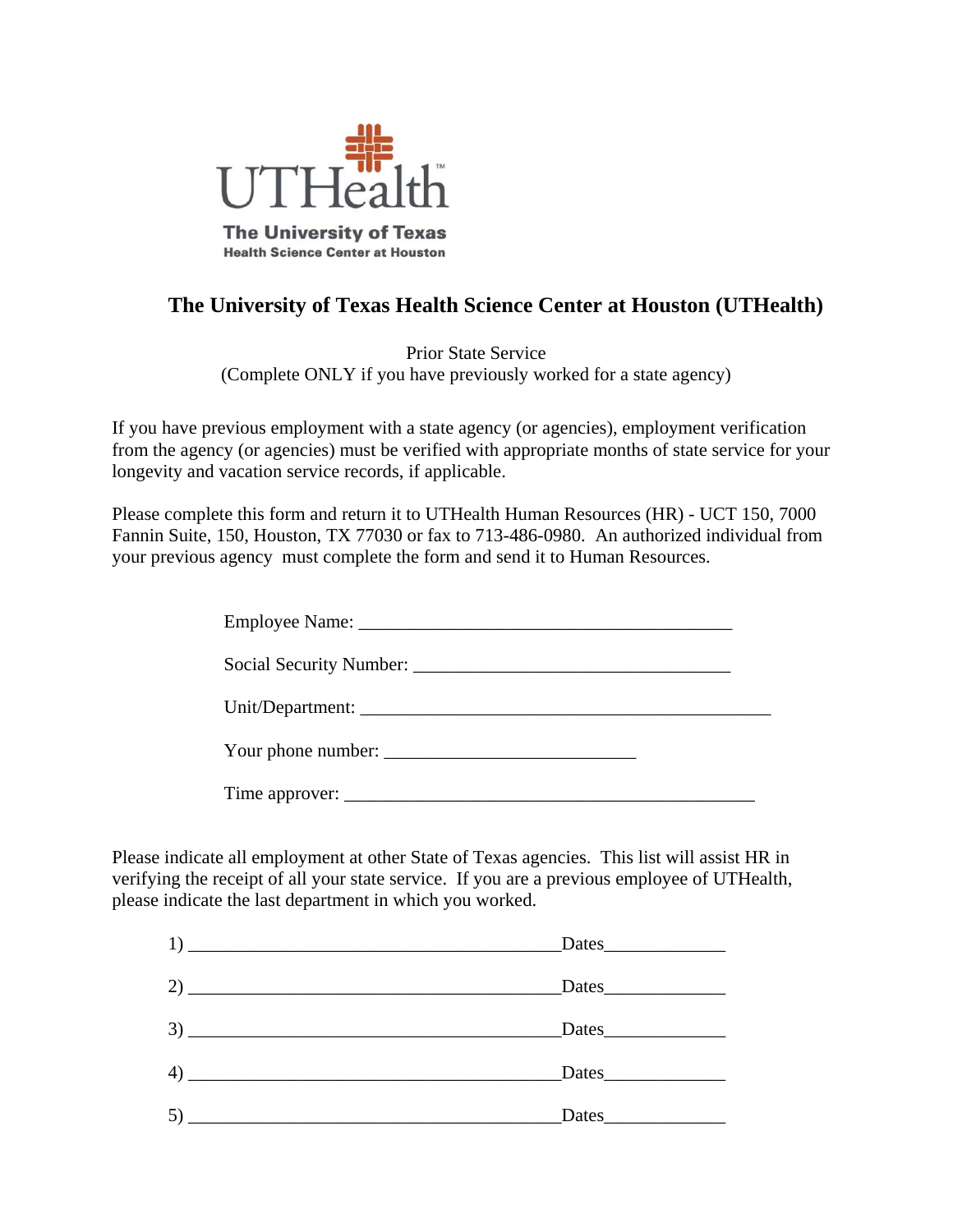

## **Instructions for Verification of Prior State Service / Direct Transfers**

Dear New Employee:

If you have previous employment with a state agency (or agencies), employment verification must be verified from the agency (or agencies) for appropriate service records, if applicable.

**It is your responsibility to communicate with all appropriate agencies. You need to make sure the appropriate agency receives the attached form and that it has been returned to UTHealth Human Resources.** 

The attached form is to be completed by the state agency (or agencies). You must send a form to each state agency where you were employed. The completed form may be returned by fax, or mailed to the following address:

> The University of Texas Health Science Center at Houston (UTHealth) Human Resources 7000 Fannin, Suite 150 Houston, Texas 77030 FAX # (713) 486-0980

If you have questions please call (713) 500-3185.

Refer to Handbook of Operating Procedures (HOOP) for information https://www.uth.edu/hoop/index.htm regarding:

- **Longevity Pay HOOP 40 Longevity Pay**
- Transferable Vacation Leave Balances HOOP 28 Vacation
- **Transferable Sick Leave Balances HOOP 30 Sick Leave**

Service with Independent School Districts, Junior Colleges, and/or Community Colleges **does not qualify** for State service.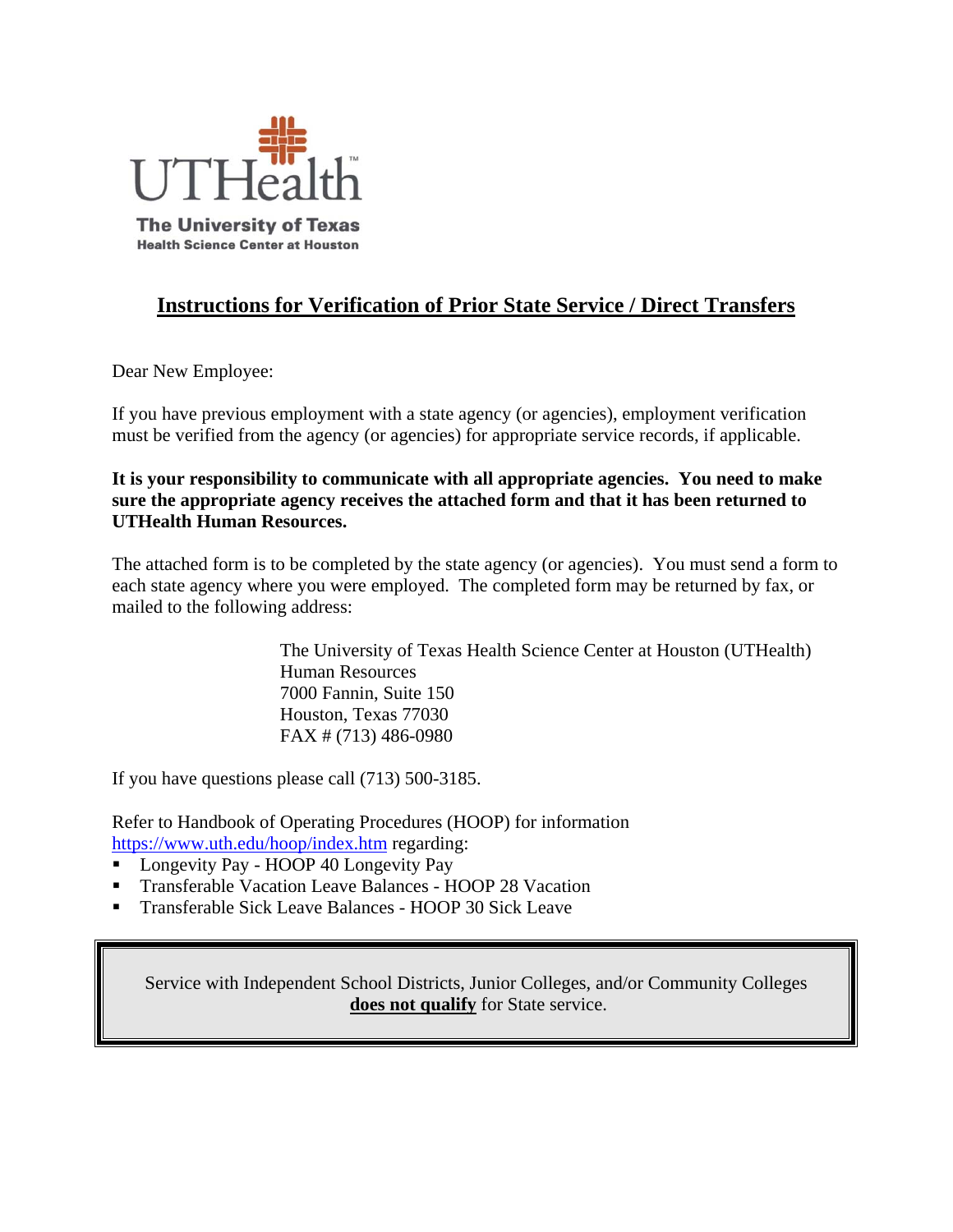### **THIS FORM TO BE COMPLETED BY EMPLOYEE**

(To be forwarded to previous state agencies)

|                                         |                             | Today's Date: ________________                     |  |  |
|-----------------------------------------|-----------------------------|----------------------------------------------------|--|--|
|                                         | (Name of agency)            | UTHealth Hire Date:                                |  |  |
|                                         | (address)                   |                                                    |  |  |
| <b>Attn: Human Resources Department</b> |                             |                                                    |  |  |
|                                         |                             | <b>Re: Prior State Service/Direct Transfer for</b> |  |  |
|                                         | (Name used while at agency) |                                                    |  |  |
|                                         | SSN:                        |                                                    |  |  |

Dates of Employment:

#### **To Whom It May Concern:**

The person named above is a current employee of The University of Texas Health Science Center at Houston (UTHealth) and has indicated prior state service with your agency.

In accordance with House Appropriations bill, Article V, Section 7,  $66<sup>th</sup>$  Legislature, verification of this service is required in order to grant benefits such as longevity pay and annual leave accrual. If employment was not continuous, please indicate breaks in service (in excess of one month). If employment was less than full-time, please indicate the percentage of time worked. On January 1, 1986 the Attorney General released an opinion indicating all student employment with the state since September 1, 1979 be considered a part of total state service. Please include all student employment as appropriate since it will also affect annual leave and longevity pay.

Please utilize the following form to communicate your reply, and return by fax or mail to the following address:

> University of Texas Health Science Center at Houston (UTHealth) Human Resources 7000 Fannin, Suite 150 Houston, Texas 77030 FAX # (713) 486-0980

Your timely response is greatly appreciated. If you have questions please call (713) 500-3185.



**The University of Texas Health Science Center at Houston**